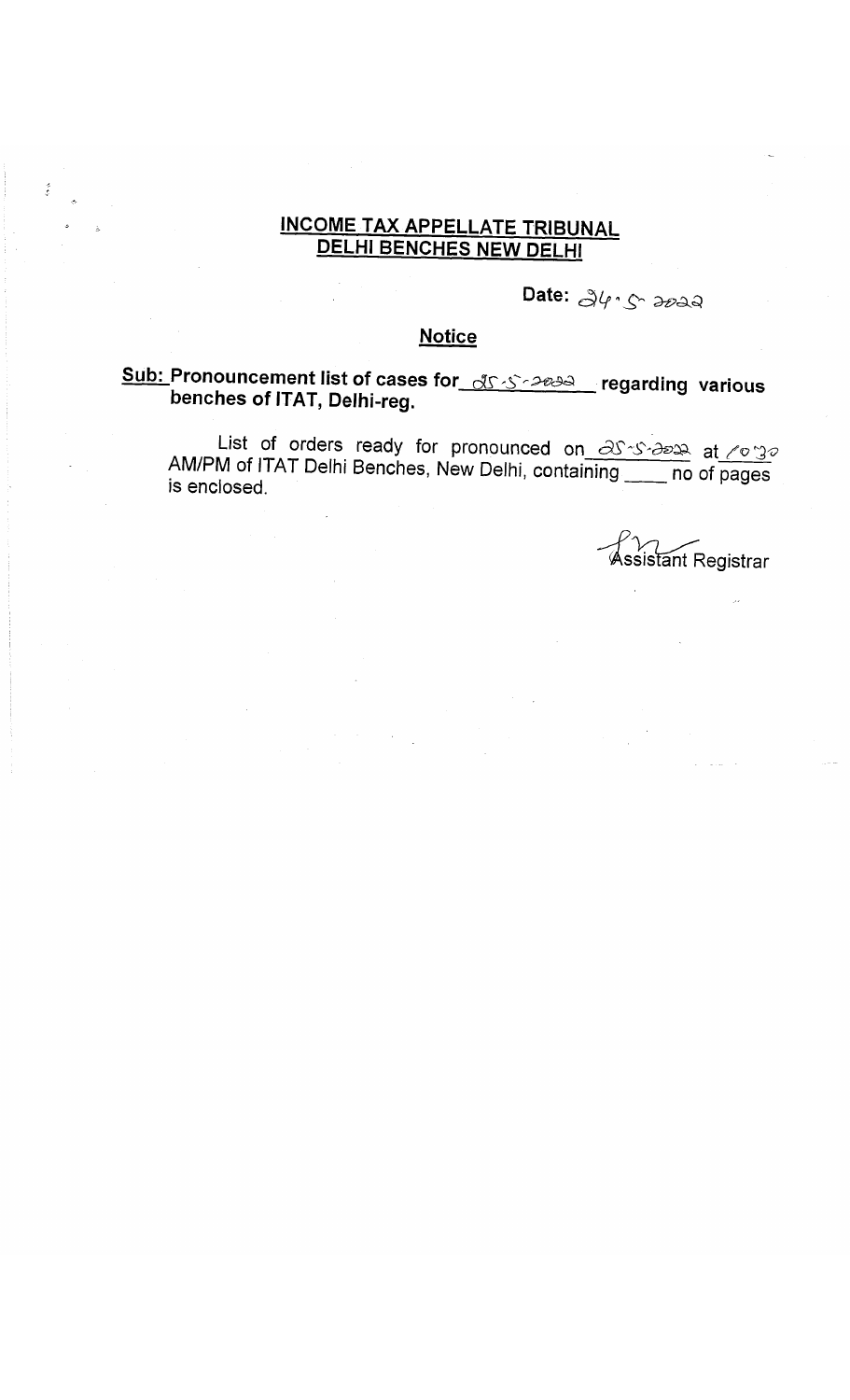### INCOME TAX APPELLATE TRIBUNAL, DELHI BENCHES, NEW DELHI

 $\tilde{\tilde{t}}$ 

#### List of cases to be pronounced on 24<sup>th</sup> May, 2022 by Shri Pradip Kumar Kedia, Accountant Member

| SI.    | ITA/WTA/M      | Particulars        | Bench | Second Member         |
|--------|----------------|--------------------|-------|-----------------------|
| No.    |                |                    |       |                       |
| $1-3.$ | 3456/Del/2019, | Garg Acryclis Ltd. |       | Shri Yogesh Kumar, JM |
|        | 5870/Del/2018  |                    |       |                       |
|        | 5871/Del/2018  |                    |       |                       |

Assistant Registrar, ITAT, New Delhi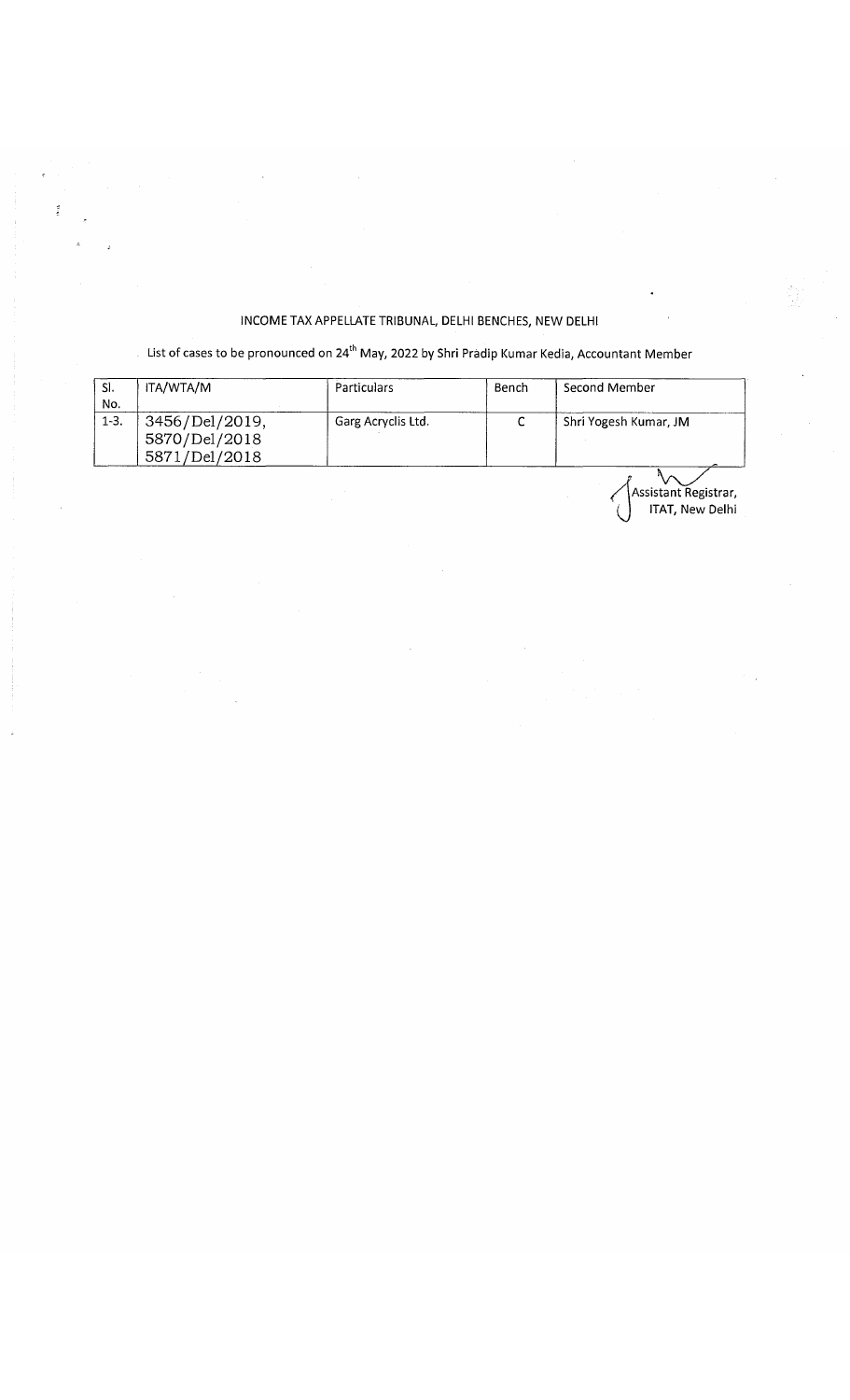# BEFORE SHRI N.K. *BILLATVA,* ACCOUNTANT MEMBER, AND SHRI YOGESH KUMAR US, JUDICIAL MEMBER

### BENCH I-1 & I-2

LIST OF CASES PRONOUNCED ON 25.05.2022

| SI.<br>No.   | Appeal ITA No.        | Name of assessee                | TO BE<br>PRONOUCN<br>ED BY |
|--------------|-----------------------|---------------------------------|----------------------------|
|              | ITA No. 6748/DEL/2018 | Gruner India Pvt Ltd            |                            |
| 2.           | ITA No. 6507/DEL/2016 | M/s Karcher Cleaning<br>Systems | AM                         |
| $\mathbf{3}$ | ITA No. 6597/DEL/2018 | M/s SMR Automotive<br>Systems   |                            |

 $\int_{\mathcal{A}}^{0}$ Wer Tegister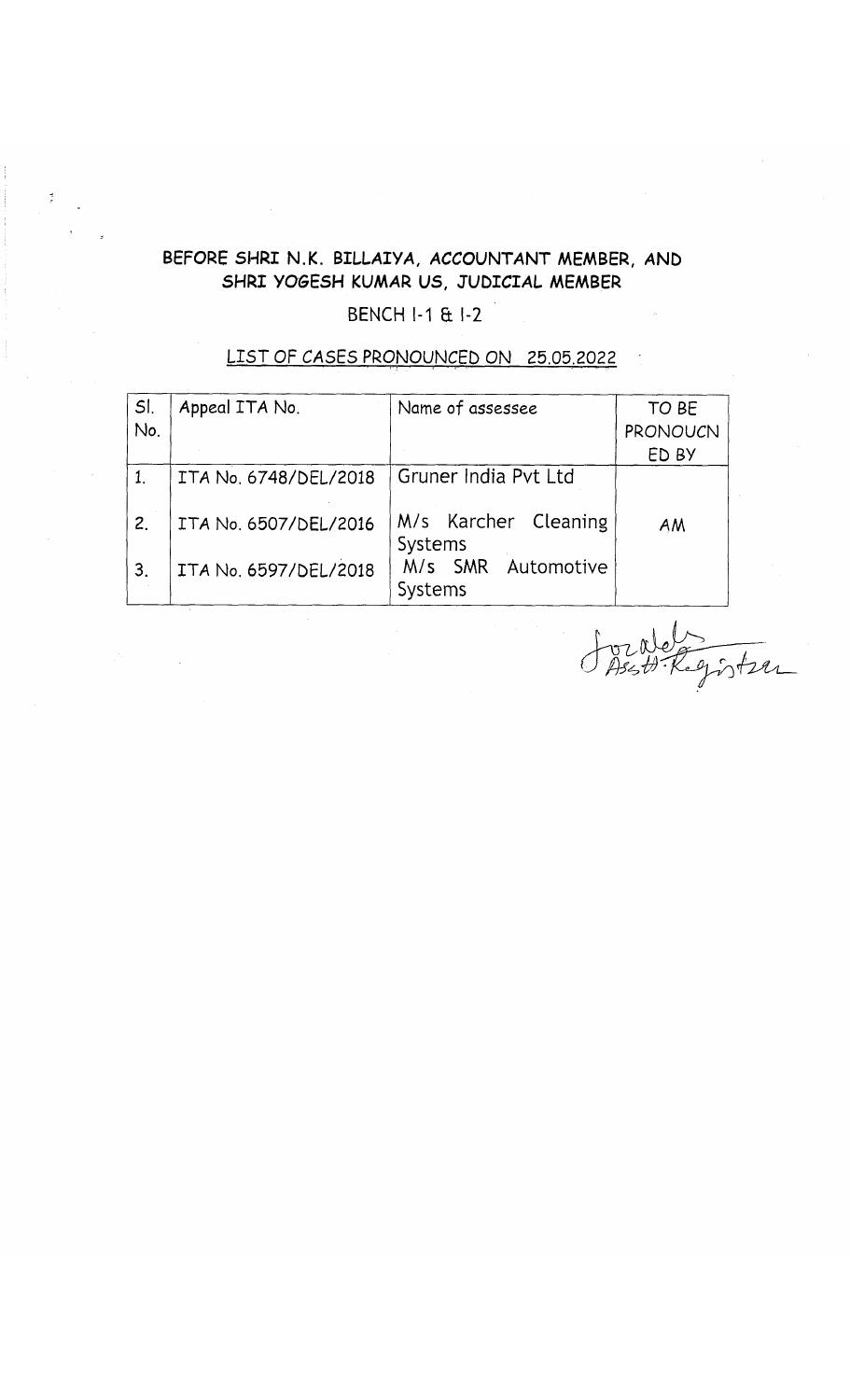#### **INCOME TAX APPELLATE TRIBUNAL DELHI BENCHES, NEW DELHI**

# LIST OF CASES TO BE PRONOUNCED ON: 25.5.2022 AT AM/PM **BEFORE SHRI CHALLA NAGEDRA PRASAD, JUDICIAL MEMBER, SMC**

| Sl. No. | ITA/WTA/MA     | Name of the       | <b>Bench</b>    | To be        |
|---------|----------------|-------------------|-----------------|--------------|
|         | NO.            | case              | <b>AND</b>      | pronounced   |
|         |                |                   | <b>Heard On</b> | by           |
| 1.      | ITA. No.       | Shri Sushil       | "SMC"           | Shri Challa  |
|         | 1450/Del/2021. | Kumar, Meerut.    | Heard on:       | Nagendra     |
|         | A.Y. 2018-19.  |                   | 17.05.2022.     | Prasad, J.M. |
| 2.      | ITA. No.       | <b>Bhagwati</b>   | "SMC"           | Shri Challa  |
|         | 1564/Del/2021. | Security          | Heard on:       | Nagendra     |
|         | A.Y. 2018-19.  | Services, S'pur.  | 18.05.2022.     | Prasad, J.M. |
| 3.      | ITA. No.       | <b>SKY IT</b>     | "SMC"           | Shri Challa  |
|         | 1029/Del/2021. | <b>INFRATECH.</b> | Heard on:       | Nagendra     |
|         | A.Y. 2018-19.  | ND.               | 19.05.2022.     | Prasad, J.M. |
| 4.      | ITA. No.       | <b>SKY IT</b>     | "SMC"           | Shri Challa  |
|         | 1030/Del/2021. | <b>INFRATECH,</b> | Heard on:       | Nagendra     |
|         | A.Y. 2019-20.  | ND.               | 19.05.2022.     | Prasad, J.M. |
| 5.      | ITA. No.       | Shri Ram          | "SMC"           | Shri Challa  |
|         | 368/Del/2022.  | Babboo Gupta,     | Heard on:       | Nagendra     |
|         | A.Y. 2019-20.  | Badaun.           | 20.04.2022.     | Prasad, J.M. |
| 6.      | ITA. No.       | Shri Manoj        | "SMC"           | Shri Challa  |
|         | 1537/Del/2021. | Kumar, Gr.        | Heard on:       | Nagendra     |
|         | A.Y. 2010-11.  | Noida.            | 17.05.2022.     | Prasad, J.M. |
| 7.      | ITA. No.       | Shri Rakesh       | "SMC"           | Shri Challa  |
|         | 7804/Del/2019. | Gupta,            | Heard on:       | Nagendra     |
|         | A.Y. 2010-11.  | New Delhi.        | 18.05.2022.     | Prasad, J.M. |

**SSISTANT REGISTRAR** fr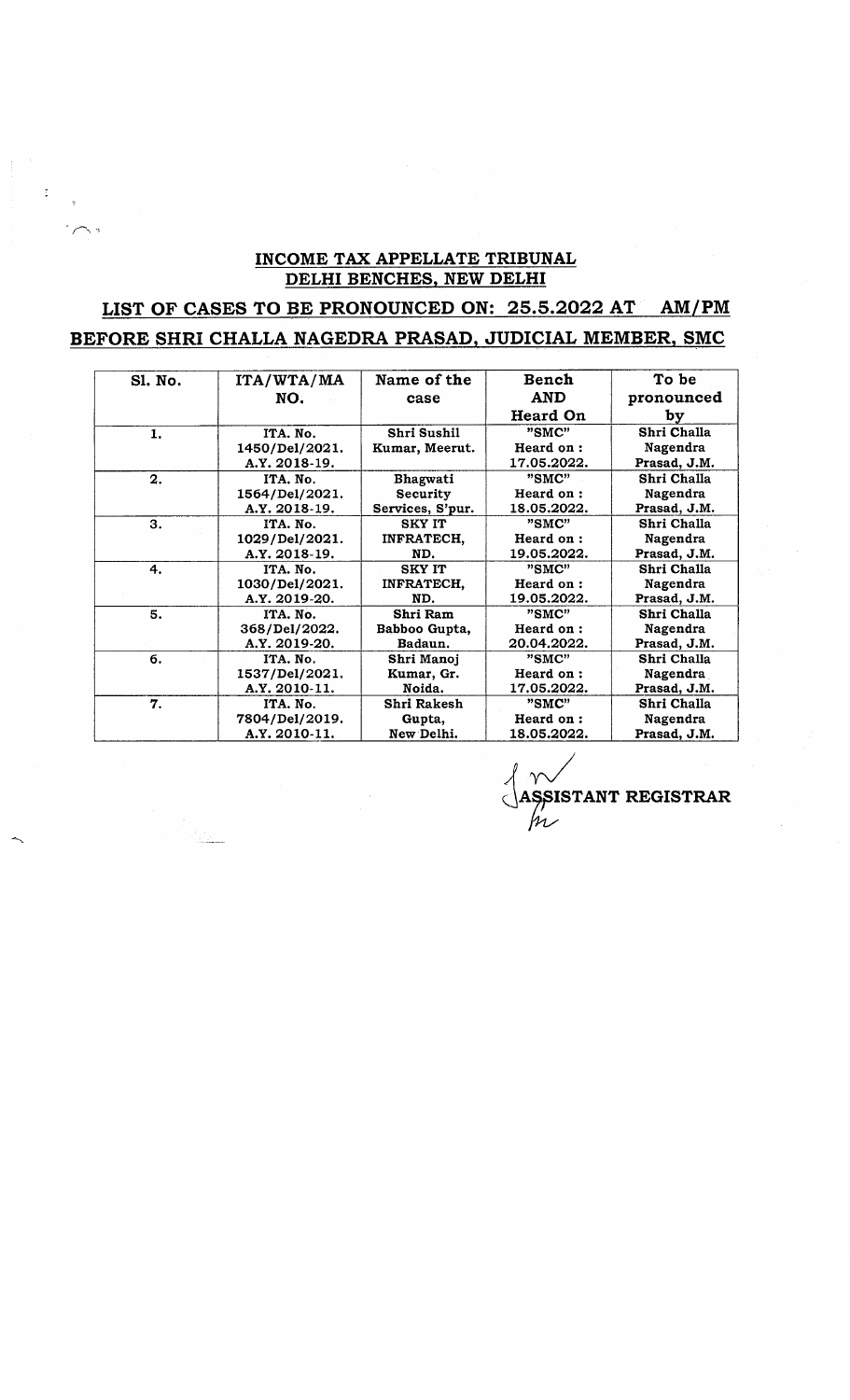## **INCOME TAX APPELLATE TRIBUNAL.**

#### **DELHI BENCHES, NEW DELHI**

### LIST OF CASES TO BE PRONOUNCED ON 25.05.2022

#### AT 10.30 AM

# **SHRI CHALLA NAGENDRA PRASAD, JUDICIAL MEMBER**

| SI.<br>No. | ITA/WTA/MA No.                             | Name of the case       | Bench      | To be pronounced<br>bv                   | <b>Other Member</b> |
|------------|--------------------------------------------|------------------------|------------|------------------------------------------|---------------------|
|            | ITA No.<br>1711/Del/2020<br>$(AY 2017-18)$ | <b>OC Sweaters LLP</b> | <b>SMC</b> | SHRI CHALLA<br><b>NAGENDRA</b><br>PRASAD |                     |
|            | ITA No.<br>5681/Del/2018<br>$(AY 2014-15)$ | Madhur Jain            | <b>SMC</b> | -do-                                     |                     |

ASSISTANT REGISTRAR  $\mathbb{R}$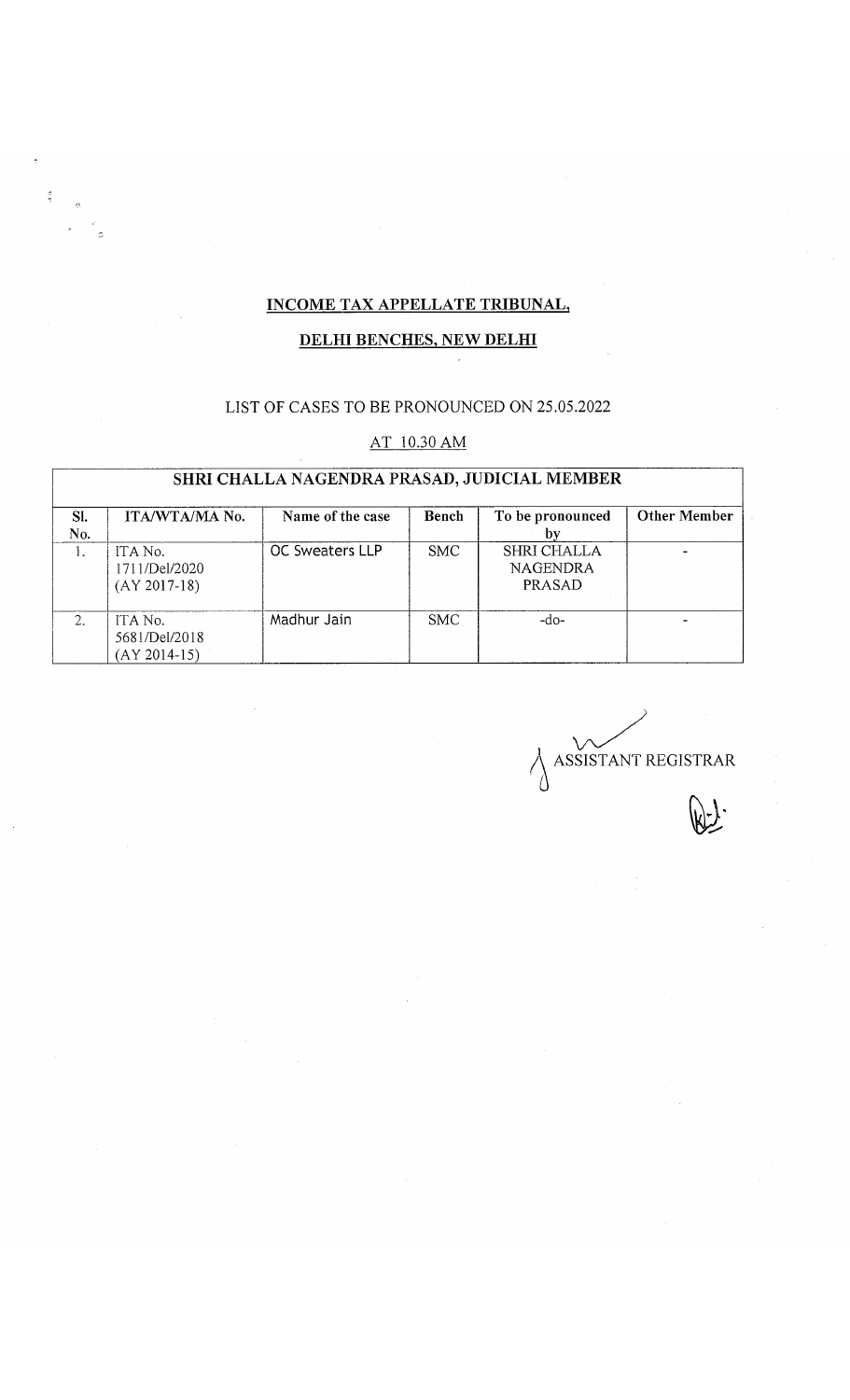# **List of orders to be pronounced on 25.05.2022**

# **BEFORE SHRI KUL BHARAT: JUDICIAL MEMBER**

| SI. No. | <b>ITA Nos.</b> | Bench | Party name                               | <b>Authored by</b>  |
|---------|-----------------|-------|------------------------------------------|---------------------|
| 1.      | 1417/Del/2021   | "SMC" | <b>DSOB Class of 64 Charitable Trust</b> | Shri KUL BHARAT, JM |
|         | 5752/Del/2019   | "SMC" | Praveen Kumar Chauhan                    | Shri KUL BHARAT, JM |
|         | 846/Del/2021    | "SMC" | Sh. Chaturbhoj                           | Shri KUL BHARAT, JM |
| 4       | 117/Del/2022    | "SMC" | <b>BMR</b> Enterprises                   | Shri KUL BHARAT, JM |
|         |                 |       |                                          |                     |

<u>k</u> Y **l\ASSISTANT REGISTRAR**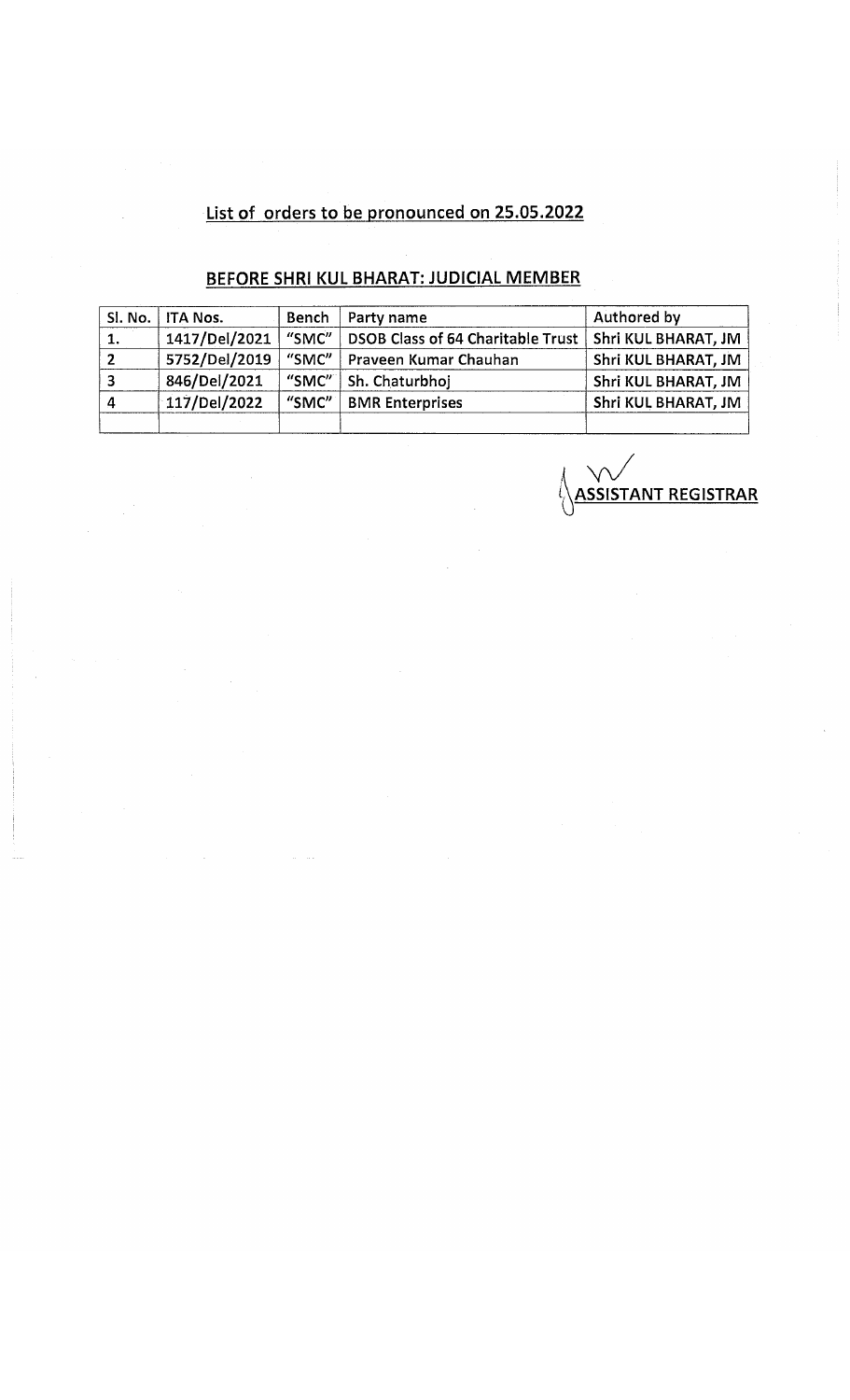# BEFORE SHRI N.K. BILLAIYA, ACCOUNTANT MEMBER, AND SHRI N.K. CHOUDHRY, JUDICIAL MEMBER

### BENCH A

 $\frac{\partial \phi}{\partial x_{\alpha}}$ 

| SI. | Appeal ITA No.          | Name of assessee       | TO BE    |
|-----|-------------------------|------------------------|----------|
| No. |                         |                        | PRONOUCN |
|     |                         |                        | ED BY    |
|     | ITA No. 4459 / DEL/2019 | Apple Metal Industries |          |
| 2.  | ITA No. 4459 / DEL/2019 | $-do-$                 |          |
|     |                         |                        | AM       |
| 3.  | ITA No. 7638/DEL/2018   | Apple<br>Sponge<br>and |          |
|     |                         | Power Ltd              |          |
|     |                         |                        |          |

# L IS T OF *CASES* PRONOUNCED ON *25.05.2022*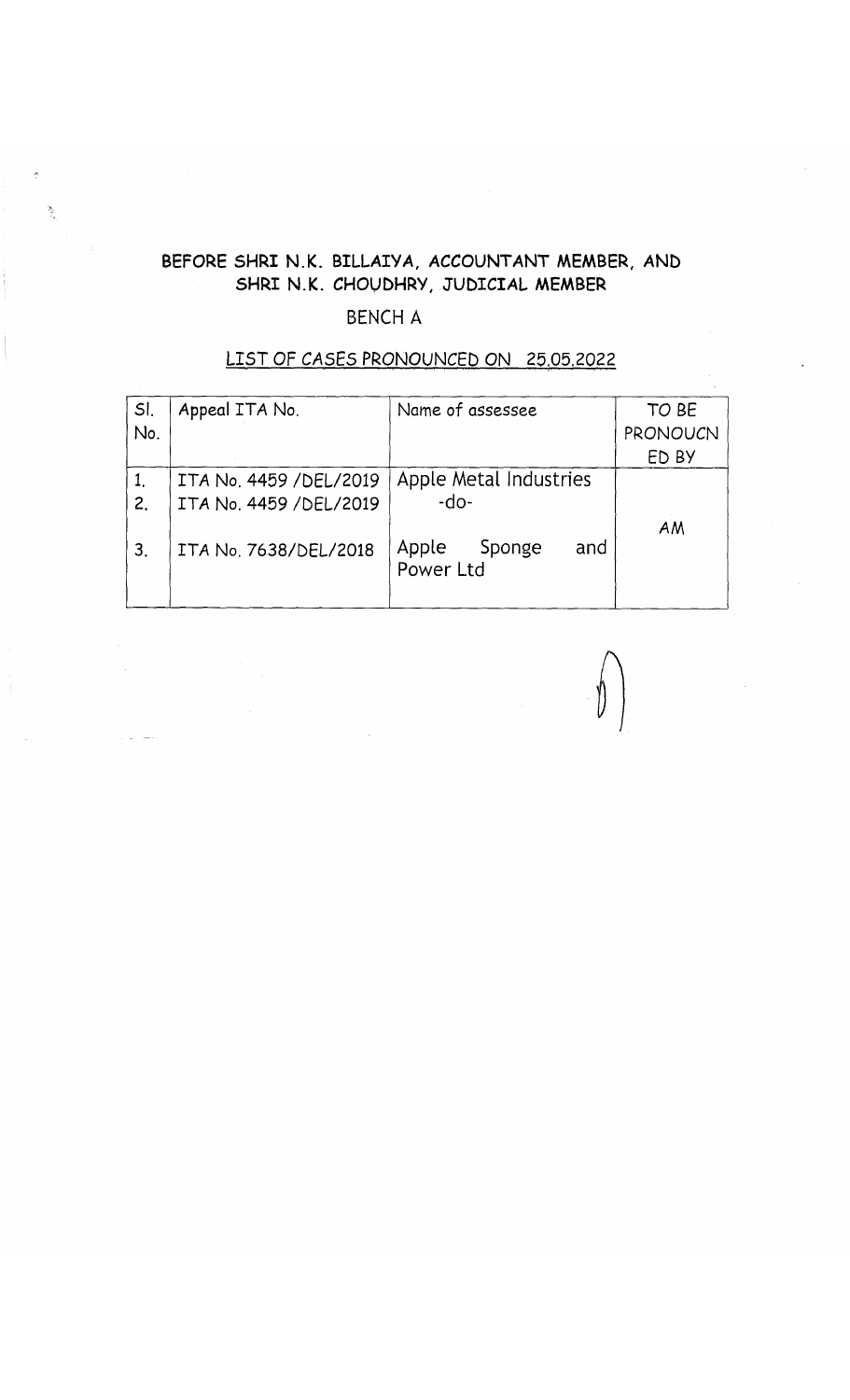# **INCOME-TAX APPELLATE TRIBUNAL: DELHI BENCH:**

List of case to be pronounced on 25<sup>th</sup> May, 2022 at 11 AM by Shri Saktijit Dey, JM.

 $\tilde{L}$ 

| S <sub>L</sub><br>No. | ITA No.       | Particulars       | Bench        | Second<br>Member |
|-----------------------|---------------|-------------------|--------------|------------------|
|                       |               |                   |              |                  |
| 1.                    | 3391/Del/2012 | Zodiac Transport  | $\mathbf{F}$ | Shri Pradip      |
| 2.                    | 3392/Del/2012 | Co.Pvt. Ltd.,     |              | Kumar Kedia,     |
| 3.                    | 3560/Del/2012 | New Delhi         |              | AM               |
| 4.                    | 3561/Del/2012 |                   |              |                  |
| 5.                    | 3562/Del/2012 |                   |              |                  |
| 6.                    | 3563/Del/2012 |                   |              |                  |
| 7.                    | 3564/Del/2012 |                   |              |                  |
| 8.                    | 3565/Del/2012 |                   |              |                  |
| 9.                    | 3566/Del/2012 |                   |              |                  |
|                       |               |                   |              |                  |
| 10.                   | 1476/Del/2017 | Uttam Enterprises | $\mathbf{F}$ | $-do-$           |
|                       |               | Pvt. Ltd., Delhi  |              |                  |
|                       |               |                   |              |                  |
|                       |               |                   |              |                  |
|                       |               |                   |              |                  |
|                       |               |                   |              |                  |
|                       |               |                   |              |                  |

*u W /* / Assistant Registrar